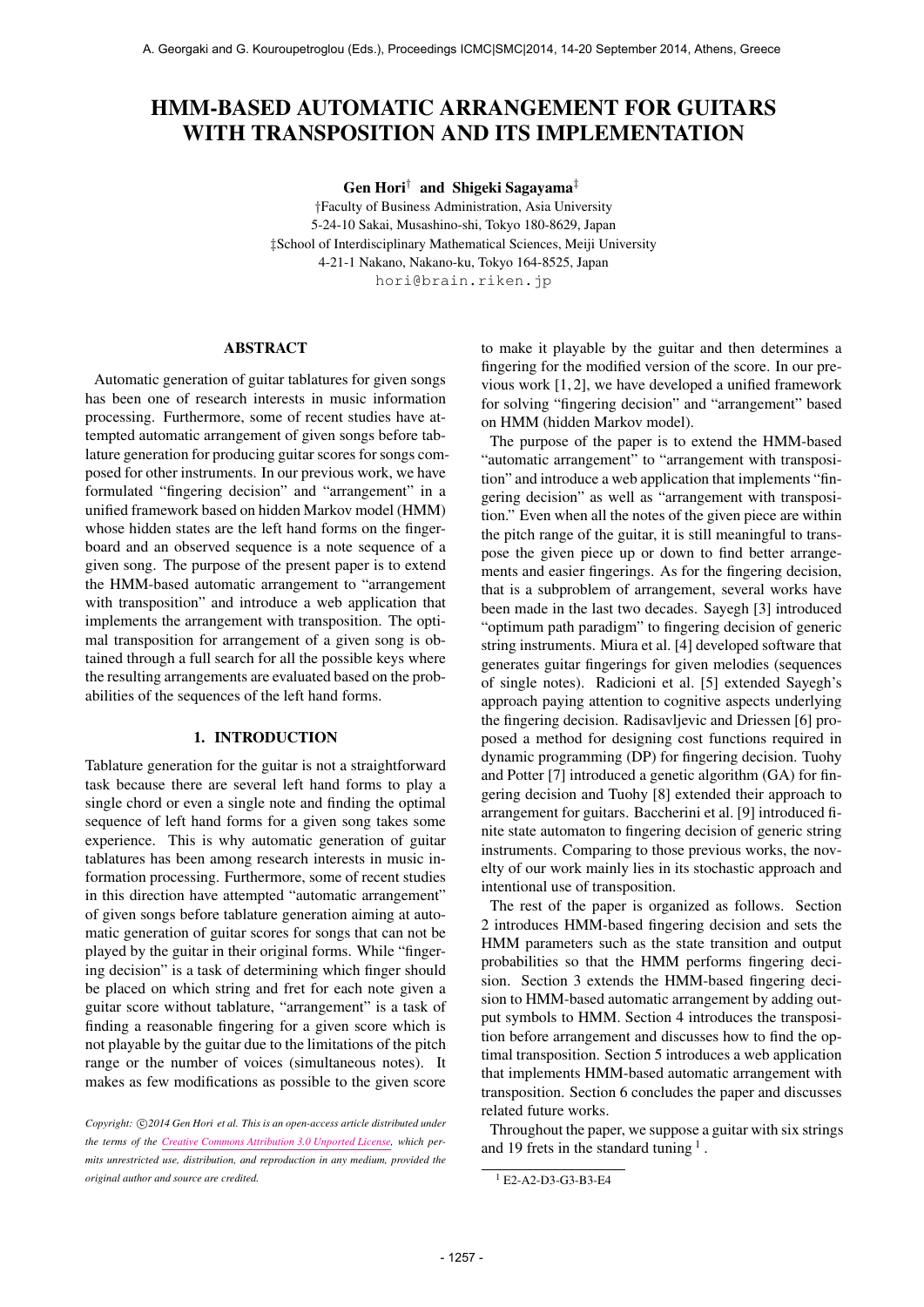## 2. HMM-BASED FINGERING DECISION

For fingering decision, we employ HMM whose hidden states are left hand forms and output symbols are chords played by the left hand forms. The HMM outputs only pieces that can be played by the guitar.

#### 2.1 HMM for fingering decision

In a guitar performance, a piece of music (a sequence of notes) is played by a fingering (a sequence of left hand forms). Conversely, "fingering decision" is a task of finding a fingering that plays the given piece of music. Generally, there are several fingerings for a single piece of music and various factors influence the choice of fingerings.

Fig.1 presents the hidden Markov model (HMM) we employ for fingering decision whose hidden states are left hand forms and output symbols are chords that are played by the forms. Here we restrict our attention to the pieces that can be considered as a "sequence of chords" where a chord is a set of notes that start and stop together. We note that, in the HMM for fingering decision, each hidden state (left hand form) outputs a unique output symbol (chord) while several hidden states can output the same output symbol. In this framework, the given sequence of chords (a piece of music) is considered to be generated from a hidden sequence of forms (a fingering). Although there are several fingerings for a single piece of music, the most probable fingering can be determined based on the HMM parameters such as the state transition and output probabilities discussed in the following subsection. Those HMM parameters model various factors that influence the choice of fingerings. The problem of finding the most probable sequence of hidden states is called the "decoding problem" and can be solved efficiently using the Viterbi algorithm [10].

#### 2.2 HMM parameters

In standard applications of HMM, parameters such as the state transition and output probabilities are usually estimated using training data but HMM for fingering decision has a huge number of hidden states for which it is difficult to prepare enough training data. We choose to set those parameters manually as explained in the following.

We set the probability of the state transition from the form  $q_i$  to the form  $q_j$  given the time interval  $d_t$  between those two forms as

$$
a_{ij}(d_t) = p(z_t = q_j | z_{t-1} = q_i, d_t)
$$

$$
\sim \frac{1}{2d_t} \exp\left(-\frac{|I_i - I_j|}{d_t}\right)
$$

$$
\times \frac{1}{1 + I_j} \times \frac{1}{1 + W_j} \times \frac{1}{1 + N_j}
$$

where the first term of the right hand side is the density function of the Laplace distribution with the variance  $d_t$ . We define three difficulty levels of the form  $q_i$ , that is, the index finger position  $I_i$ , the width  $W_i$  and the number of working fingers  $N_i$ , and reflect them independently to the state transition probability. The number of working fingers  $N_i$  is obviously one of the difficulty levels of the form



Figure 1. HMM for fingering decision: The left hand forms are hidden states and the chords played by the forms are the output symbols. Each hidden state (left hand form) outputs a unique output symbol (chord) while several hidden states can output the same output symbol.

 $q_i$ . The index finger position  $I_i$  is also a difficulty level of the form  $q_i$  because a parallel translation to a higher position makes playing a chord more difficult. Also  $|I_i - I_j|$ represents the movement of the left hand along the neck. Usually, guitarist's index finger position is not changing all the time but is staying at a position for several notes and leaps a few frets to a new position. Consequently, the distribution of the difference of the index finger position is sparse and concentrates on the center. To approximate such a sparse distribution concentrated on the center, we employ the Laplace distribution. The time interval  $d_t$  between two forms inhibits the dependency of the next form choice on the previous form. For example, when the time interval is very long, the choice of next form is almost independent of the previous form. To take such inhibition into account, we let the variance of the Laplace distribution be proportional to the time interval  $d_t$ . This is an extension of standard HMM introduced by Bengio and Frasconi [11] and is called "input-output HMM."

We set the output probability of the chord  $x_t$  from the form  $q_i$  as

$$
b_{it} = p(x_t | z_t = q_i)
$$
  
 
$$
\sim \begin{cases} 1 & (\text{if } x_t = chord(q_i)) \\ 0 & (\text{if } x_t \neq chord(q_i)) \end{cases}
$$

where  $chord(q_i)$  denotes the chord played by the form  $q_i$ . This guarantees that the most probable sequence of forms is a fingering that plays the given piece.

## 3. HMM-BASED AUTOMATIC ARRANGEMENT

We employ the same input-output HMM for fingering decision with additional output symbols. HMM with additional output symbols can output pieces that can not be played by the guitar and relate such pieces to form sequences.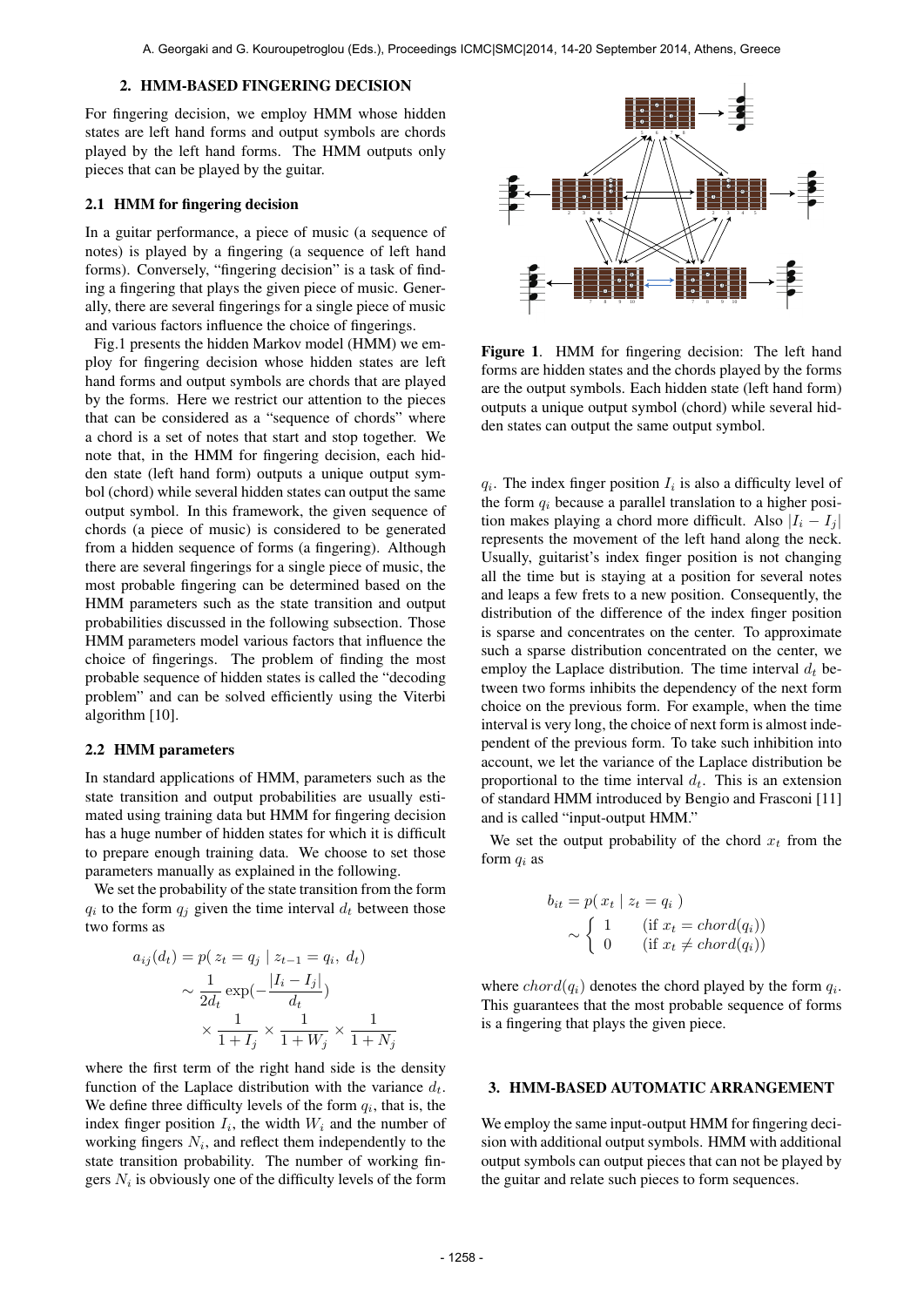## 3.1 HMM for automatic arrangement

Basically the same HMM we employ for fingering decision can perform automatic arrangement by adding output symbols. In the HMM for fingering decision in Fig.1, each form outputs the chord played by the form. This guarantees that the most probable sequence of forms is a fingering that plays the given piece. On the other hand, in the HMM for automatic arrangement in Fig.2, each form also outputs some additional chords that can not be played by the guitar but can be modified to the chord played by the form. This qualifies the most probable sequence of forms as a fingering that plays a sequence of chords similar to the given piece.

Such chords that can not be played by the guitar can be modified to playable ones by omitting notes. When we omit notes of unplayable chords, we have to pay attention to the top and bottom notes that play important roles to create the impression of the piece. First, the top notes of chords basically form the melody line of the piece and cannot be omitted. If any chord includes a note above the pitch range of the guitar, we have no other choice than to transpose the piece down. We consider such "arrangement with transposition" in Section 4. Second, the bottom notes of chords are the "roots" and should not be omitted if possible. If a bottom note is below the pitch range of the guitar, it is better to move it up an octave. In our formulation of arrangement for guitars, we modify unplayable chords of a given piece using the following two operations: (1) to omit a note, and (2) to change octaves of a note. We use the operation (2) only when the changed note does not exceed the top note of the chord. If the changed note overlaps with an existing note, then the changed note is omitted.

#### 3.2 Output probability for arrangement

For automatic arrangement, we set the transition probabilities exactly the same as the HMM for fingering decision and change the output probability according to the additional output symbols. We set the output probability  $b_{it}$  to zero if the  $t$ -th chord  $x_t$  of a given piece cannot be modified to the chord played by the form  $q_i$  using the operations (1) and (2) explained in previous subsection. Otherwise we set the output probability  $b_{it}$  to a positive value. This setting of the output probability implements the HMM in Fig.2 and makes the most probable sequence of forms qualified as a fingering that plays a sequence of chords similar to the given piece. Furthermore, to choose chords with the minimum modifications, the output probability  $b_{it}$  needs to be a monotone decreasing function of the number of the operations required to modify the t-th chord  $x_t$  of a given piece to the chord played by the form  $q_i$ . For this purpose, we set the output probability of the chord  $x_t$  from the form  $q_i$ as

$$
b_{it} = p(x_t | z_t = q_i)
$$
  
\n
$$
\sim \begin{cases} \frac{1}{1 + M_{it}} & (\text{if } x_t \Rightarrow chord(q_i)) \\ 0 & (\text{if } x_t \neq chord(q_i)) \end{cases}
$$



Figure 2. HMM for automatic arrangement: Basically the same HMM for fingering decision can perform automatic arrangement by adding output symbols. Each left hand form outputs the chord played by the form as well as those with a few modifications so that the HMM can output pieces that can not be played by the guitar.

where  $M_{it}$  denotes the number of operations (1) and (2) required to modify the chord  $x_t$  to the chord played by the form  $q_i$  and we write  $x_t \Rightarrow chord(q_i)$  when the chord  $x_t$ can be modified to the chord played by the form  $q_i$  using the operations.

#### 4. ARRANGEMENT WITH TRANSPOSITION

As we have pointed out in the previous section, when the highest note of the given piece exceeds the highest pitch of the guitar, we have no choice but to transpose the piece down before arrangement. Such pieces need to be transposed down at least such number of semitones that the highest note of the piece coincides with the highest pitch of the guitar. In addition, transposing down more semitones can help to find better arrangements and easier fingerings. Generally, even when all the notes of the given piece are within the pitch range of the guitar, it is still meaningful to transpose the given piece up or down to find better arrangements and easier fingerings.

However, for implementing the transposition before arrangement, the main problem is how to find the optimal number of semitones for transposition that gives the best results in arrangement and fingering. All the transpositions are not simply parallel displacements on the fingerboard due to the pitch ranges of the strings, that is, all the keys are not equivalent for the guitar. Each key has a possibility of clever arrangement or fingering exploiting open strings that can not be applied to any other keys and we can not see it until we perform arrangement or fingering decision.

In our formulation, the evaluation of arrangement or fingering is well-defined as the probability of the sequence of forms that gives the arrangement or the fingering. When one key is selected for transposition, the Viterbi algorithm quickly finds the most probable sequence of forms that outputs the given piece transposed to the key. Then we can compare two keys or more for transposition using the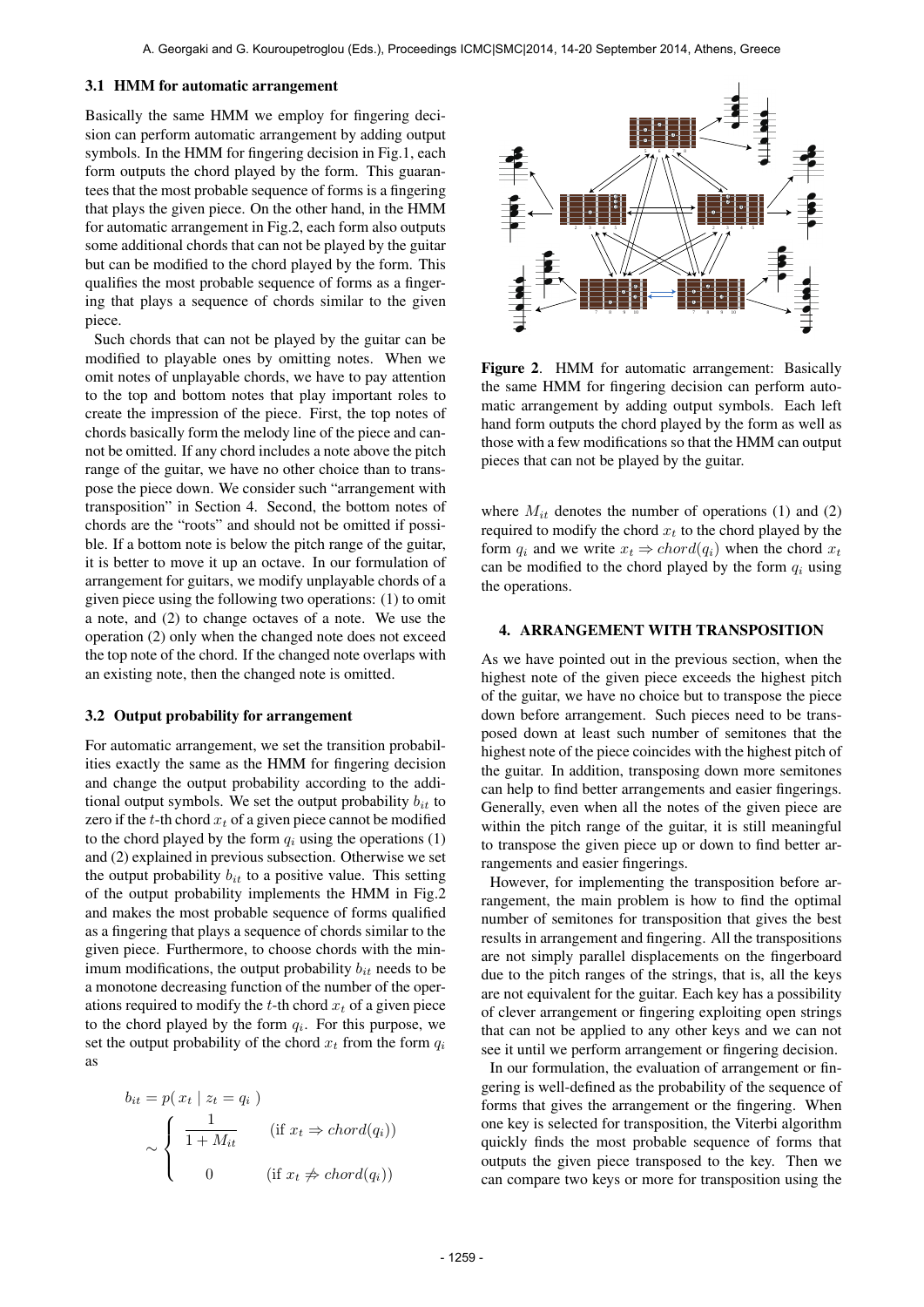

Figure 3. The opening section of "Joy to the world" (top), the logarithm of the probability of the best form sequence for the above score for each transposition (middle) and the rate of notes with the open string pitches for each transposition (bottom): The probability of the best form sequence is influenced by more factors and shows more complex response to transpositions than the rate of notes with the open string pitches.

probabilities of the most probable sequences for each keys. Furthermore, we can run the Viterbi algorithm for all the possible keys and compare the probabilities to find the optimal key among the possible keys. Comparing to typical discrete optimization problems, the search space (the set of possible keys) is very small and the full search is a realistic solution. Finding the optimal key for arrangement with transposition by a full search is an effective use of computation for music.

Fig.3 exemplifies the probability of the most probable sequence of forms as a function of the number of semitones for transposition for the opening section of "Joy to the world" given in its top. The logarithm of the probability of form sequence is given in the middle for transpositions from 4 semitones down to 4 semitones up and the rate of notes with the open string pitches of the guitar is given in the bottom for the sake of comparison. We take the rate of open string pitches for comparison because the number of open strings in left hand forms is related to the easiness of fingerings as well as the probability of form sequences and, in addition, the rate can be easily calculated from only



Figure 4. Examples of the simplified ABC notation used for loading song data in the web application. The unit note length is fixed to sixteenth note. The last example shows how to notate a "sequence of chords" which is an assumption on a piece to arrange in our formulation.

the distribution (or histogram) of the notes of a given piece of music. The rate of open string pitches exhibits alternate rises and falls due to the relation between the scale structure and the open string pitches. On the other hand, the probability of the best sequence of forms exhibits more complex response to transpositions mainly because it depends not only on the histogram of notes but also on the aspect of time series of the notes in a given piece of music. The probability heavily depends on how notes are ordered while the rate does not. From this observation, it seems that there is no easy way to find the optimal number of semitones for transposition but to run the Viterbi algorithm for all the possible keys.

We implement "arrangement with transposition" based on the full search in the web application introduced in the following section.

## 5. WEB APPLICATION

We have implemented automatic arrangement for guitars with transposition described in the previous sections in a web application and made it open to public at

http://genhori.jp/guitar/ .

This section describes how to load song data and arrange it for guitars using the web application.

#### 5.1 Song data format

The web application reads in song data using a simplified version of the standard ABC music notation<sup>2</sup>. The ABC music notation is a format designed to notate music using plain text, thus song data can be typed with any text editor. Fig.4 gives a few examples of the simplified ABC

<sup>2</sup> http://abcnotation.com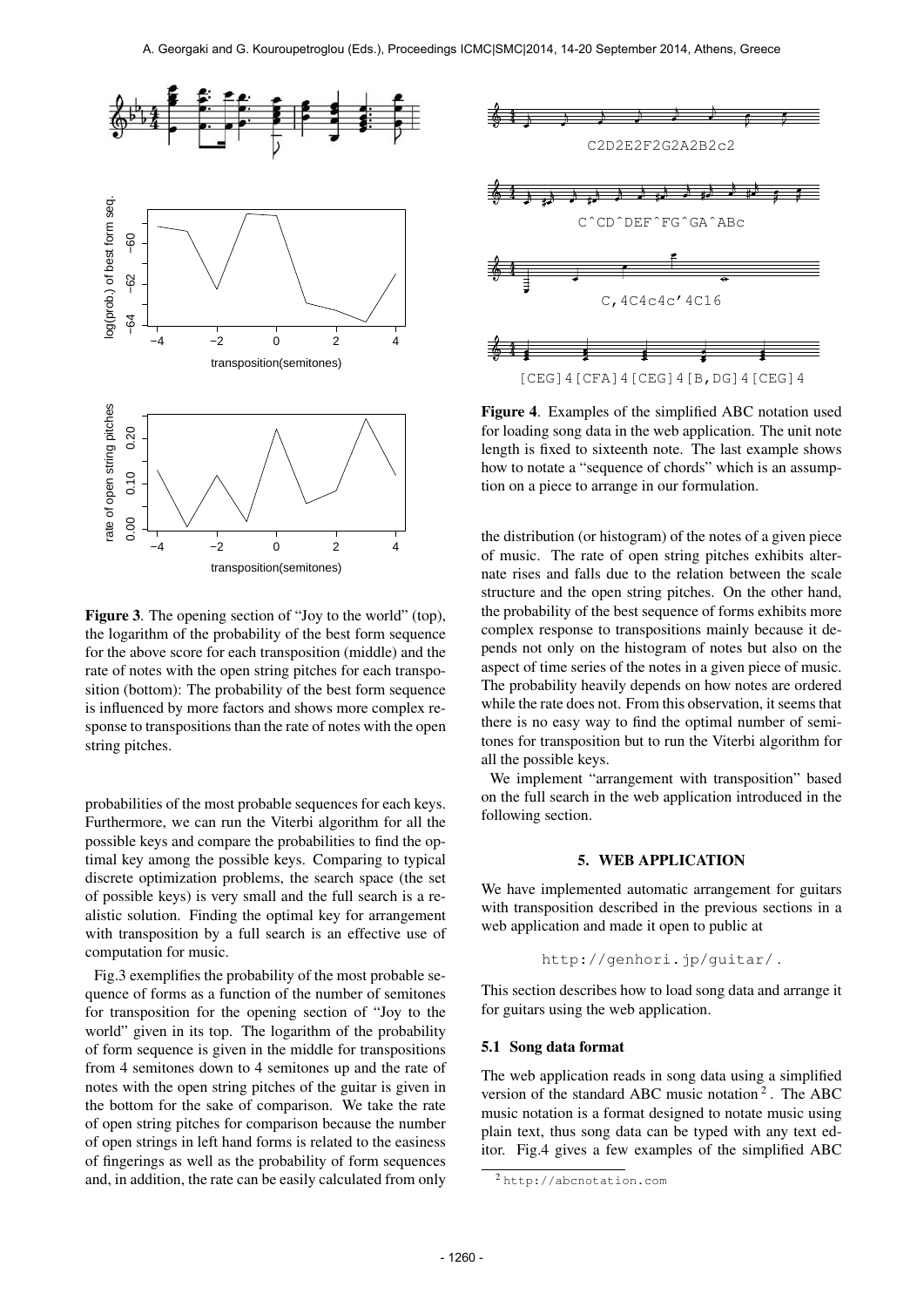



Figure 5. The user interface of the web application. The users are able to load song data using the simplified ABC notation, perform arrangement either with or without transposition and render guitar scores with tablature for printing using standard web browsers.

notation used for loading song data in the web application. First, a one-octave major scale from C3 to C4 with eighth notes is typed as C2D2E2F2G2A2B2c2, where the letters and the numbers show the pitches and the lengths of the notes respectively. The capital letters show the notes on the third octave (C3-B3) while the small letters the notes on the forth octave (C4-B4). For simplicity, we fix the unit note length to sixteenth note in the simplified ABC notation so that the number 2 means an eighth note. Secondly, a chromatic scale from C3 to C4 with sixteenth notes is typed as CˆCDˆDEFˆFGˆGAˆABc, where ˆ moves the following note up a semitone and the missing numbers mean the unit note lengths, that is, sixteenth notes. The third example shows that ' and , moves the preceding note up and down an octave respectively. The last example shows that notes in square brackets form a chord whose length is given by the number following the brackets. The ABC notation is suitable for notating a "sequence of chords" which is an assumption on a given piece to arrange in our formulation. A drag-and-drop user interface for loading song data using SMF (standard MIDI file) is presently being implemented.

## 5.2 User interface

Fig.5 presents the user interface of the web application. The users type in song data into the textarea and push the "Load ABC Data" button or choose a text file with song data and push the "Load ABC File" button then the loaded song data is displayed in the pianoroll like shown in the upper half of Fig.6. Next, the users push the "Arrange" button or the "Transpose and Arrange" button to perform

Figure 6. The pianoroll and the tablature displayed on the graphical user interface of the web application. Locating the cursor over any chord on the tablature displays a diagram of the chord to indicate the placements of each fingers on the fingerboard.

arrangement without or with transposition then the resulting arrangement is displayed in the tablature below the pianoroll like shown in Fig.6. In the tablature, locating the cursor over any chord displays a highlight box on the chord as well as a diagram of the chord below the tablature to indicate the placements of each fingers on the fingerboard. Finally, the users push the "Render Score" button to render a guitar score with tablature for printing.

# 6. CONCLUDING REMARKS

The HMM-based automatic arrangement has been extended to "arrangement with transposition." The optimal transposition for arrangement of a given piece has been obtained through a full search for all the possible keys. Each arrangements have been evaluated based on the probabilities of the sequences of forms. The probability of the best sequence of forms has shown complex response to transpositions mainly because it depends on the histogram of notes as well as the aspect of time series of the notes. From this observation, we have seen that running the Viterbi algorithm for all the possible keys is a realistic solution.

Next, we have developed a web application that implements automatic arrangement for guitars with transposition and made it open to public. The web application reads in song data in ABC notation and carry out arrangement with or without transposition. In near future, we will use the web application for subjective assessment with guitarists of the robustness and the limitations of the proposed method.